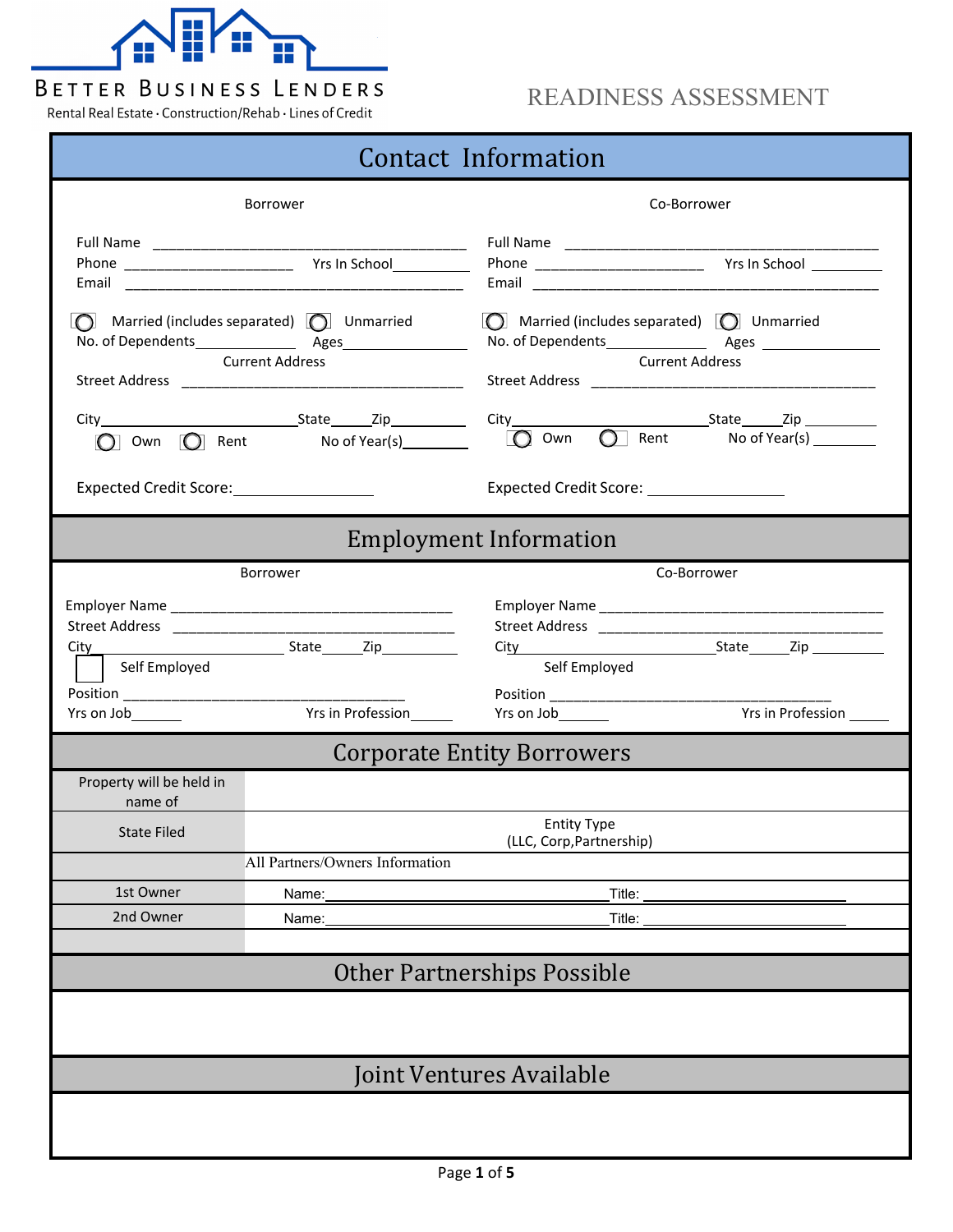

### READINESS ASSESSMENT

Rental Real Estate · Construction/Rehab · Lines of Credit

| <b>Planned Investments Info</b>                                                                                                                                                                                                                       |     |        |             |    |  |  |
|-------------------------------------------------------------------------------------------------------------------------------------------------------------------------------------------------------------------------------------------------------|-----|--------|-------------|----|--|--|
| 2 to 3 Unit Buildings $\Box$ 5+ Unit Buildings $\Box$ Portfolio<br>Single Family<br>Purchase and Hold for Rental Long Term<br>< 5 Yr<br>Fix and Flip Existing<br><b>Build</b><br>Foreclosure / Auction<br><b>Tax Sale</b><br>Wholesaling<br>Condo Fee |     |        |             |    |  |  |
| <b>Declarations</b>                                                                                                                                                                                                                                   |     |        |             |    |  |  |
| If you answer "Yes" to any questions a through i, please use continuation sheet for<br>explanation.                                                                                                                                                   |     |        | Co-Borrower |    |  |  |
|                                                                                                                                                                                                                                                       | Yes | No     | Yes         | No |  |  |
| Are there any outstanding judgments against you?<br>a.                                                                                                                                                                                                |     |        |             |    |  |  |
| Have you had any open bankruptcies in the last 7 years?<br>b.                                                                                                                                                                                         |     |        |             |    |  |  |
| If Yes, Enter dates completed/discharged/dismissed:                                                                                                                                                                                                   |     |        |             |    |  |  |
| Have you had property foreclosed upon, sold short sale or given title or deed in lieu thereof in<br>c.<br>the last 7 years?                                                                                                                           |     |        |             |    |  |  |
| If Yes, Enter dates completed/sold:                                                                                                                                                                                                                   |     |        |             |    |  |  |
| Are you a party to a lawsuit?<br>d.                                                                                                                                                                                                                   |     |        |             |    |  |  |
| Have you been obligated on any loan of which resulted in foreclosure, transfer of title in lieu of<br>e.<br>foreclosure, or judgment?                                                                                                                 |     |        |             |    |  |  |
| Are you presently delinquent or in default on any Federal debt or any other loan, mortgage,<br>financial obligation, bond, or loan guarantee?                                                                                                         |     |        |             |    |  |  |
| Are you obligated to pay alimony, child support, or separate maintenance?<br>g.                                                                                                                                                                       |     |        |             |    |  |  |
| h.<br>Is any part of the down payment borrowed?                                                                                                                                                                                                       |     |        |             |    |  |  |
| Are you a co-maker or endorser on a note?<br>i.                                                                                                                                                                                                       |     | Г      |             |    |  |  |
| j.<br>Are you a U.S. citizen?                                                                                                                                                                                                                         |     | $\Box$ |             |    |  |  |
| k.<br>Are you a permanent resident alien?                                                                                                                                                                                                             |     |        | O           |    |  |  |
| Do you intend to occupy the property as your primary residence?<br>Ι.                                                                                                                                                                                 |     |        | $\bigcirc$  |    |  |  |
| If "Yes," complete question m below.                                                                                                                                                                                                                  |     |        |             |    |  |  |
| m. Have you had an ownership interest in a property in the last three years?                                                                                                                                                                          |     |        |             |    |  |  |
| (1) What type of property did you own-<br>principal residence (PR), second home (SH), or investment property (IP)?                                                                                                                                    |     |        |             |    |  |  |
| (2) How did you hold title to the home-<br>by yourself (S), jointly with your spouse or jointly with another person (O)?                                                                                                                              |     |        |             |    |  |  |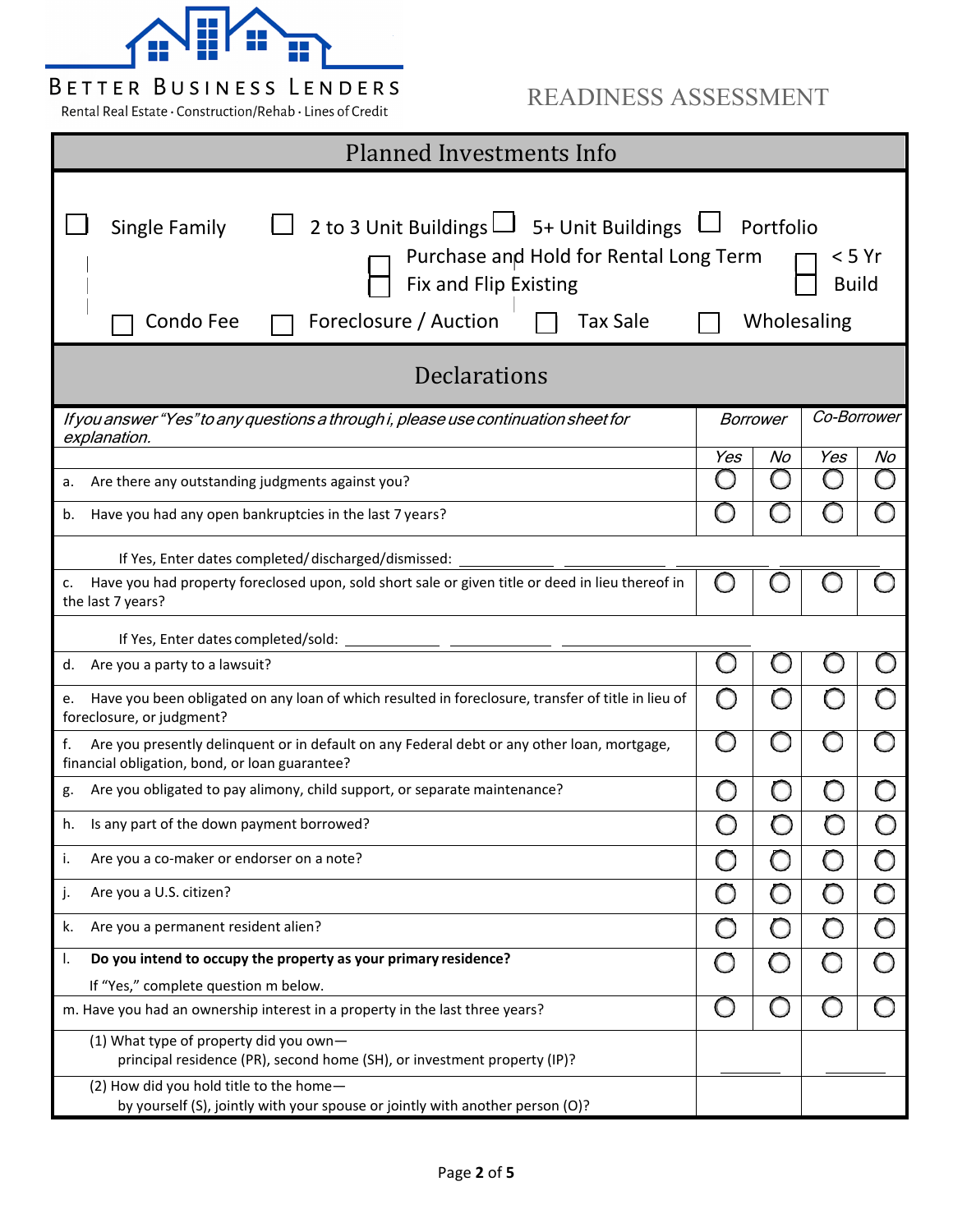

Rental Real Estate · Construction/Rehab · Lines of Credit

### READINESS ASSESSMENT

| <b>Borrower/Loan Profile</b>                                                        |                                                                                                                                      |  |  |  |
|-------------------------------------------------------------------------------------|--------------------------------------------------------------------------------------------------------------------------------------|--|--|--|
| <b>Licensed Real Estate</b><br>Agent? (Y/N)                                         | Yes<br>No                                                                                                                            |  |  |  |
| <b>Licensed Real Estate</b><br>Broker? (Y/N)                                        | Yes<br>No                                                                                                                            |  |  |  |
| Licensed<br>Attorney? (Y/N)                                                         | Yes<br>No                                                                                                                            |  |  |  |
| Licensed Mortgage Broker?<br>(Y/N)                                                  | Yes<br>No                                                                                                                            |  |  |  |
| How often do you invest                                                             | Full Time<br>Part-Time                                                                                                               |  |  |  |
| How many years have you<br>been investing?                                          |                                                                                                                                      |  |  |  |
| # of real estate investment<br>properties purchased in the<br>last 3 years          | (Detailed Investment Experience may be required)                                                                                     |  |  |  |
| # of real estate investment<br>properties owned today<br>(do not include primary or |                                                                                                                                      |  |  |  |
| How do you typically<br>finance the purchase of an<br>investment property?          | Finance with<br>Finance with a<br>Other<br>Cash<br>Partner with<br>a Bank<br><b>Private Lender</b><br>someone                        |  |  |  |
| If Bank:<br>Please list specific banks<br>you usually like to deal with             |                                                                                                                                      |  |  |  |
| If Other: Please list specific<br>companies that you usually<br>like to deal with   |                                                                                                                                      |  |  |  |
| How many miles from your<br>home do you usually<br>invest?                          | Citywide<br><b>Other States</b><br>fewer than<br>Statewide<br>10 miles                                                               |  |  |  |
| Typically, with your<br>investment properties, do<br>you prefer to:                 | Fix & Flip<br>Rent<br>Both Fix & Flip<br>Hold as Rental                                                                              |  |  |  |
| Who manages your rental<br>portfolio?                                               | Self-managed,<br>Self-managed,<br>Other licensed property<br>(Unlicensed property manager)<br>(Licensed property manager)<br>manager |  |  |  |
| If self managed, number of<br>years managing property                               |                                                                                                                                      |  |  |  |
| (If Purchase)<br>Are you buying from:                                               | Private<br>Bank<br><b>FNMA</b><br><b>HUD</b><br>Other<br>Seller                                                                      |  |  |  |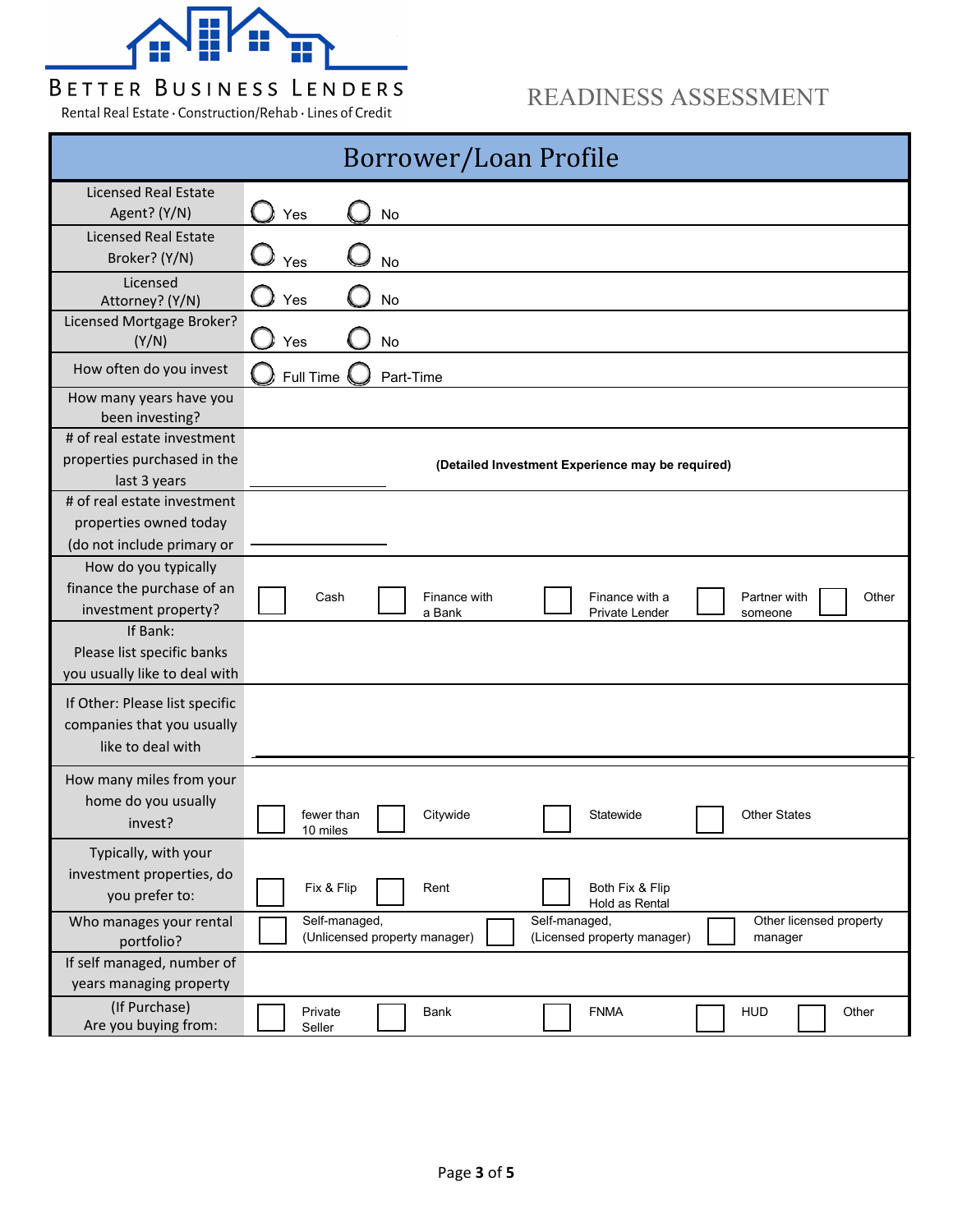

Rental Real Estate · Construction/Rehab · Lines of Credit

### READINESS ASSESSMENT

|                                                                                                                                                                      | <b>Additional Skills Assessment</b> |
|----------------------------------------------------------------------------------------------------------------------------------------------------------------------|-------------------------------------|
| 1. Describe your degree of<br>knowledge of the local real<br>estate market in which you<br>will be investing.                                                        |                                     |
| 2. Do you currently have<br>a real estate investment<br>business plan?                                                                                               |                                     |
| 3. Describe your<br>connections to the<br>market in regard to the<br>ability to seek out and<br>find properties for<br>investment.                                   |                                     |
| 4. Please list examples of<br>investment properties you<br>currently hold and have in<br>the past OR that you are<br>interested in pursuing as<br>part of your plan. |                                     |
| 5. What is your<br>understanding of the<br>real estate offer to<br>purchase and closing<br>process?                                                                  |                                     |